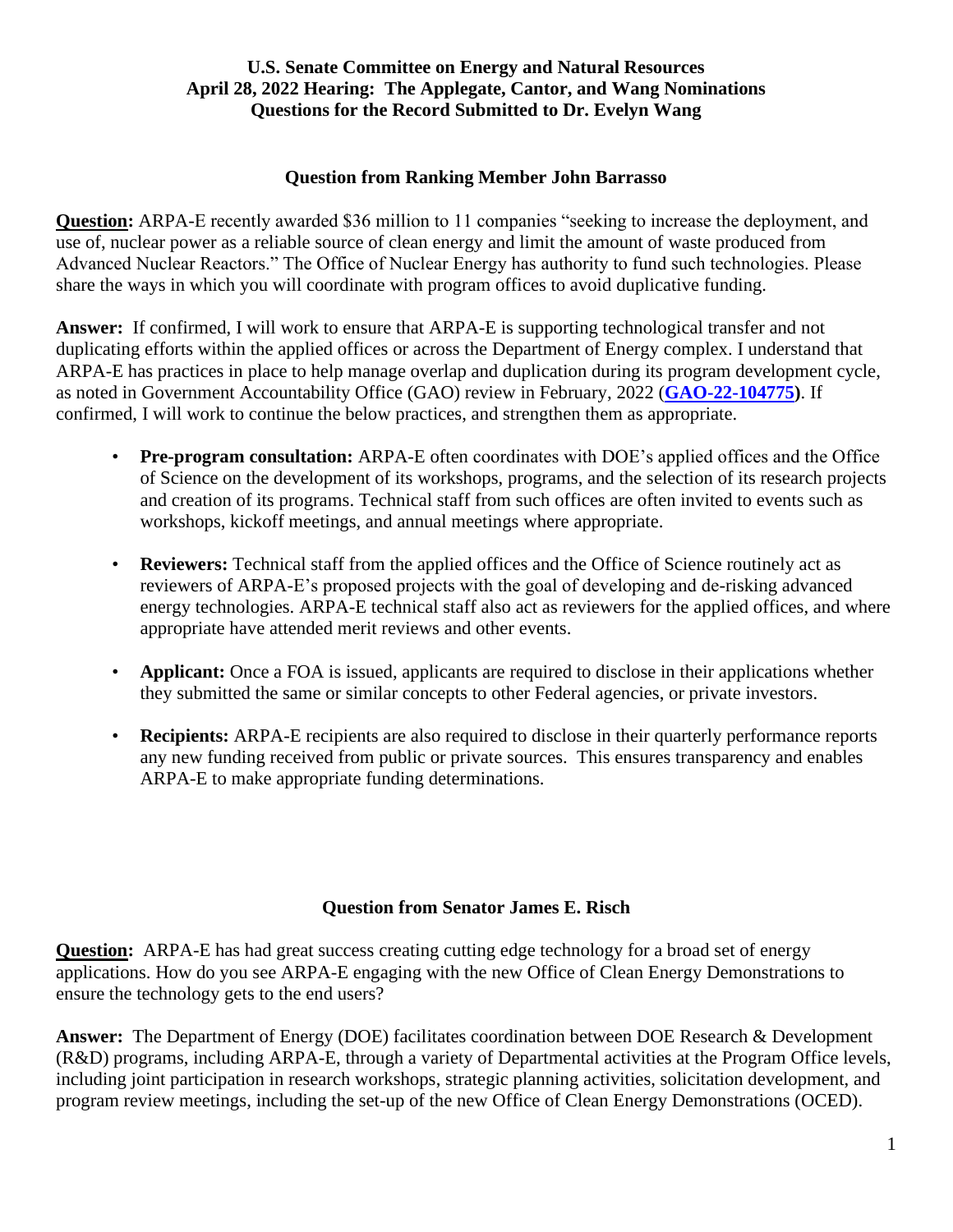These activities will in the future facilitate cooperation and coordination between the Office of Clean Energy Demonstrations (OCED), and ARPA-E, with the goal to explore potential hand-offs of technology and knowledge transfer between the two offices. While I do not believe this mechanism has been formalized, I anticipate that upon successful completion of an ARPA-E project, further scaling and demonstration would be needed to further advance the technology towards commercialization, particularly in large capital energy applications such as turbines or reactors. Those technology projects could be potential candidates for at-scale demonstrations that OCED will be responsible for managing.

#### **Questions from Senator Steve Daines**

**Question 1:** Dr. Wang, CCUS technology is an important tool for the reduction of carbon emissions. This committee has passed and signed into law numerous CCUS related bills that have direct instructions to DOE. One of those bills created a large-scale pilot project at an existing coal or natural gas plant. I believe Montana is uniquely qualified to host one of these DOE projects. Will you commit to working with me on finding ways for DOE to be more involved with CCUS development in Montana?

I agree that Carbon Capture Utilization and Sequestration (CCUS) is an important technology area and tool to address carbon emissions. If confirmed, I would look to see how ARPA-E can better support the innovation and commercialization of these technologies in places like Montana and across the country.

**Question 2:** Dr. Wang, pumped hydro-storage can be used to help make intermittent energy act more like baseload and help stabilize the grid. How can DOE promote storage technologies like pumped hydro to better secure the grid?

I agree that energy storage is essential for a modernized, resilient, and reliable grid. I understand that ARPA-E has been working to develop solutions that can provide 10 to 100 hours of storage at a levelized cost of storage of 5 cents/kWh or less under the Duration Addition to electricitY Storage (DAYS) program. If confirmed as Director of ARPA-E, I would work closely with the applied offices to understand the additional research and needs for storage technologies, including the Water Power Technologies Office's investment and research into pumped hydro-storage.

**Question 3**: Dr. Wang, hydropower and nuclear energy have provided the vast majority of carbon-free electricity for the United States for decades. Both also provide consistent baseload power. Unfortunately, for many, when they discuss 'green-energy' they mean only 'wind and solar', forgetting the role that nuclear and hydro already play in carbon-free electricity generation. Further, we have already seen certain areas move to close nuclear plants or propose to breach hydro-dams. What role do you think nuclear power and hydropower should play in the future of energy production?

I believe that nuclear and hydropower can and should play a significant role in the future of energy production. They provide important dispatchable and firm energy. I also believe that there is potential for ARPA-E to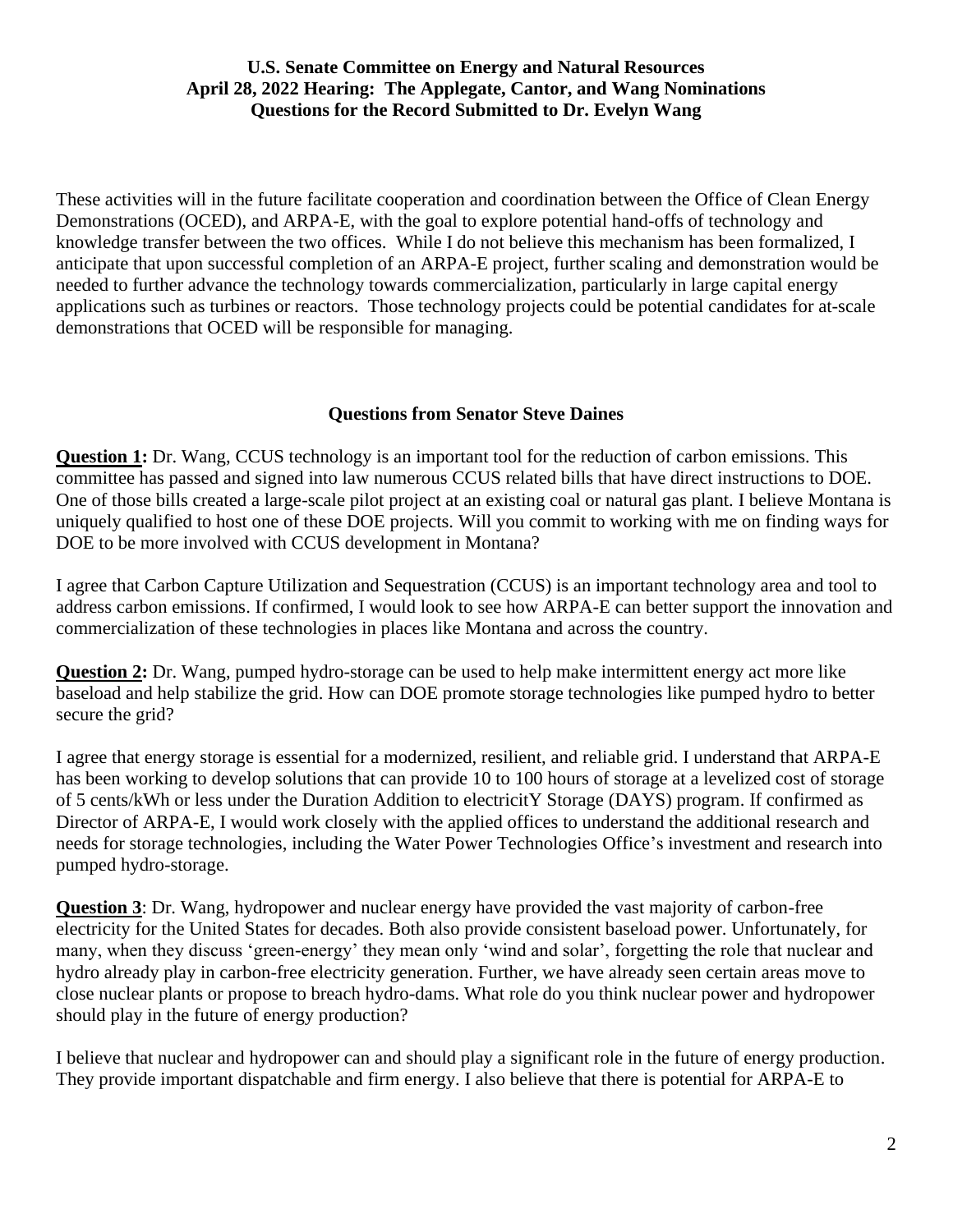advance additional technological innovations to help enhance power production, minimize environmental disruption, and improve the economic viability of new technologies.

**Question 4**: Dr. Wang, do you believe we should increase hydropower production?

Yes, and I believe there are technological advancements that would increase our ability to harness hydroelectric power in a way that is environmentally sustainable and that lowers the levelized cost of energy.

**Question 5**: Dr. Wang, do you believe we should increase nuclear energy production?

Yes. I believe that nuclear energy will play a key role in any zero-emission grid. I also believe there will need to be additional innovation and technology to help ensure new nuclear facilities are cost effective and safe. For instance, ARPA-E is currently supporting nuclear innovation through the Optimizing Nuclear Waste and Advanced Reactor Disposal Systems (ONWARDS) program to help support next generation advanced nuclear reactors with a 10X reduction in waste volume.

**Question 6**: Dr. Wang, do you believe we should invest in new coal, oil, and natural gas power plants that are paired with CCUS technology?

I believe that abating carbon emissions from new fossil facilities will be critical, and that Carbon Capture Utilization and Sequestration (CCUS) is an important technology where there is still a need for innovation and technologies to make the facilities economically viable. This is a prime area of research for ARPA-E, including on materials development and carbon utilization.

**Question 7**: Dr. Wang, in-stream hydrokinetic power allows for small scale, low impact hydropower generation. How can DOE work to increase the use of in-stream hydrokinetic power?

I understand this has been an area of exploration through ARPA-E's Submarine Hydrokinetic And Riverine Kilo-megawatt Systems (SHARKS) program, which aims to accelerate the market adoption of hydrokinetic turbine designs for tidal and riverine currents. If confirmed, I would work closely with the applied offices, including the Water Power Technologies Office to understand the current efforts and challenges around instream hydrokinetic power and how programs like SHARKS can help address technology gaps.

**Question 8**: Dr. Wang, there have been recent calls to 'electrify everything'. In many parts of the country, including the Pacific Northwest, we are already facing a near term shortage of electricity to meet peak demand. Do you believe that a dramatic move to electrify numerous industries without the similar investment in baseload energy will have a negative impact on grid reliability?

It is critical to maintain and enhance grid reliability and ensure adequate flexible and dispatchable power. I believe that a modernized and resilient grid also requires enhancements to the grid in terms of incorporating new resources, bidirectional flows, and enhancements in grid software and management. If confirmed, I would seek to work closely with the Office of Electricity to understand current efforts to improve grid resiliency, including through deployment provided under the Bipartisan Infrastructure Law, and how existing and future ARPA-E research can enhance those efforts. For instance, I understand that ARPA-E recently launched its third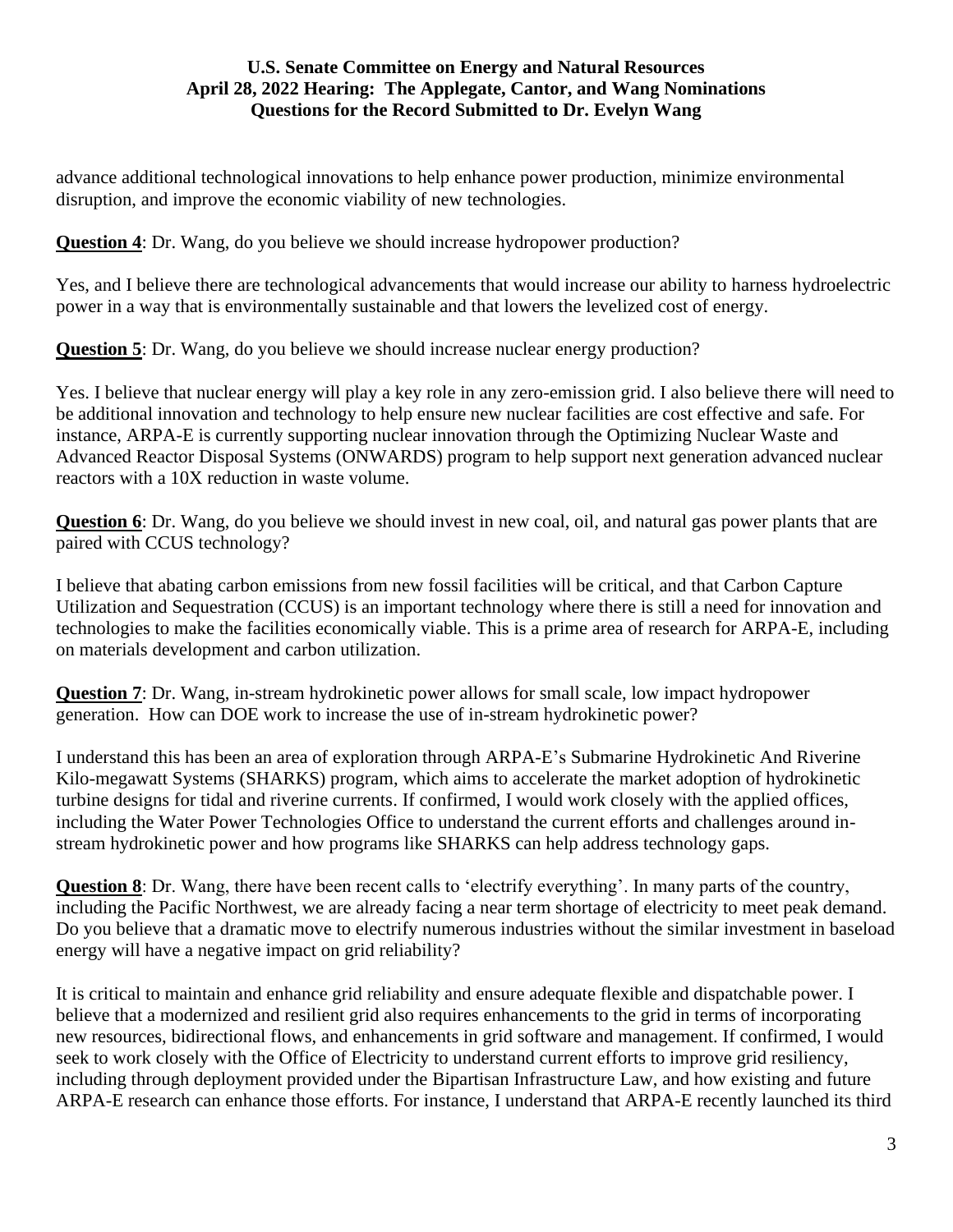challenge under the Grid Optimization (GO) Competition, which will examine new models for emerging technologies such as storage, consumer participation (bid-in demand), and distributed energy resources (DERs). I would look forward to partnering with my colleagues across the Department on the implementation of new models and operations to improve grid resilience.

**Question 9**: Dr. Wang, nuclear energy, including advancements in small modular nuclear reactors, can help increase baseload energy with smaller and smaller physical and environmental footprints. Will you commit to work with me and affected stakeholders to bring new technologies to Montana?

I agree that small modular reactors can help provide firm dispatchable power to the grid. If confirmed, I would look to see how ARPA-E can better support the innovation and commercialization of these technologies in places like Montana and across the country.

# **Questions from Senator James Lankford**

**Question 1:** The federal government spends hundreds of billions of dollars annually on R&D efforts that are fragmented across agencies, and the results are not always available to entities wanting to build on those results. This fragmentation and lack of consistent public access to the results of those research investments could slow down the advancements we are looking to spur. A 2019 GAO report looked into the issue of public access to determine if agencies were taking appropriate steps to coordinate across agencies and enable researchers to benefit from previous work. That report included a whopping 37 recommendations to 16 agencies, demonstrating that there is a lot of work to make results accessible to those who might be able to use them to reach the next big breakthrough. Dr. Wang, getting results into the hands of those who can take it the next step, or commercialize it, is critically important. What do you believe we can do differently to ensure we don't leave promising research stranded?

**Answer:** Recognizing these issues, in 2019 ARPA-E released a Funding Opportunity Announcement (FOA) titled "Seeding Critical Advances for Leading Energy technologies with Untapped Potential (SCALEUP), which provides a vital mechanism for the support of innovative energy R&D that complements ARPA-E's primary R&D focus on early-stage transformational energy technologies that still require proof-of-concept. The goal of the program is to help ARPA-E-funded technologies, past and present, transition from proof-of-concept prototypes to commercially scalable and deployable versions of the technology and be well-positioned for investment from the private sector. ARPA-E's authorizing statute directs the Agency to develop linkages between its sponsored applied research and the marketplace. These linkages are central to realizing the public's return on technology investments.

An enduring challenge to ARPA-E's mission is that even technologies that achieve substantial technical advancement under ARPA-E support are at risk of being stranded in their development path once ARPA-E funding ends. The SCALEUP FOA builds upon ARPA-E-funded technologies to demonstrate technical performance at market relevant scales. Stranding promising ARPA-E-funded technologies in their development pathways leaves substantial intellectual property developed with American taxpayer dollars vulnerable to adoption by foreign competitors, who can and do capture it for continued development – and economic benefit – overseas. This harms national competitiveness, as U.S. industries often lose the lead on the development, scaling, and manufacturing of technologies necessary to compete in rapidly evolving global energy markets.